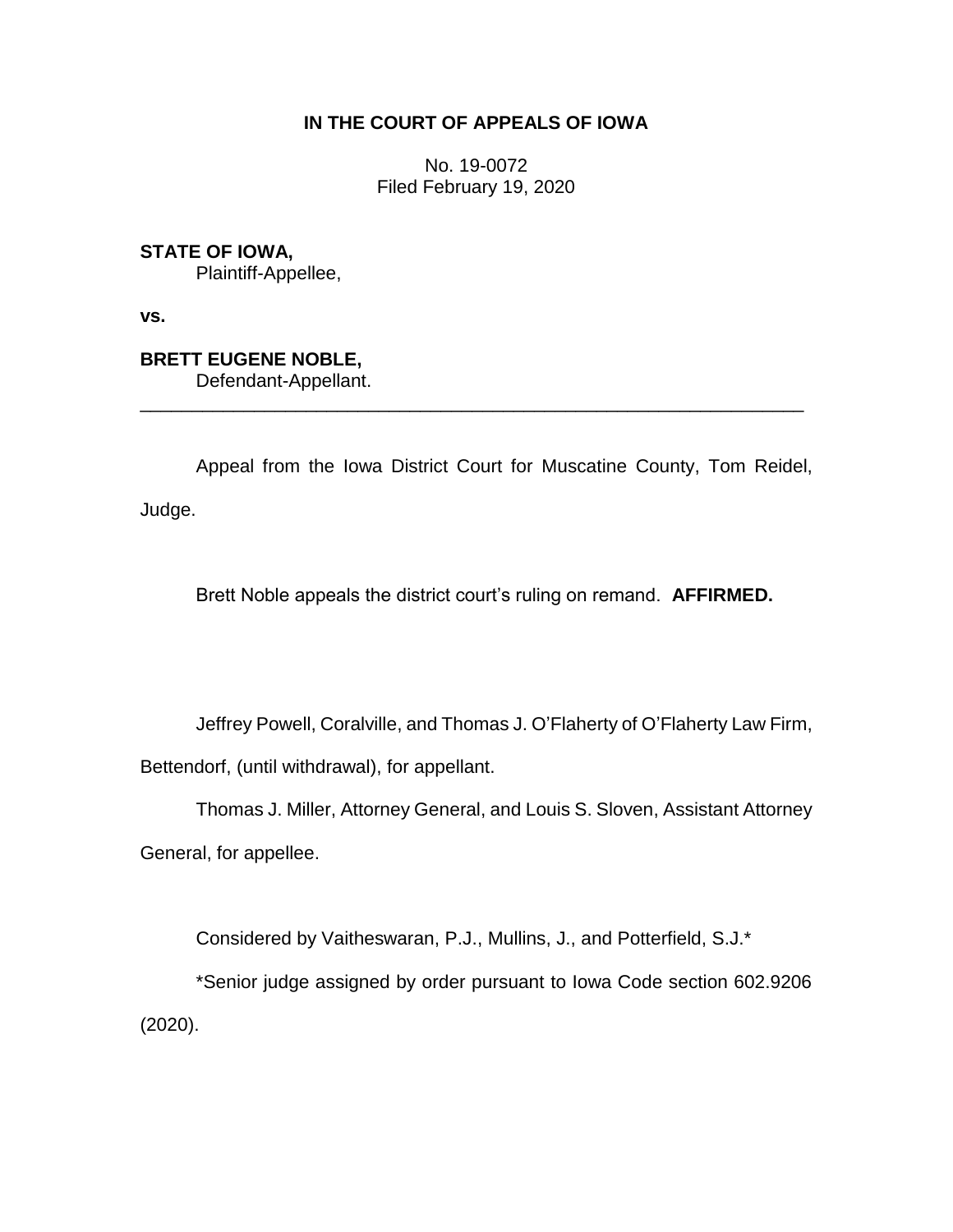## **VAITHESWARAN, Presiding Judge.**

Brett Noble pled guilty to attempt to commit murder, first-degree theft, voluntary manslaughter, and assault while participating in a felony. The district court imposed sentence and ordered the sentences to run consecutively. Noble filed a motion to correct an illegal sentence, which the district court denied.<sup>1</sup> On review of the court's decision, the court of appeals held "the defendant's convictions for attempted murder and voluntary manslaughter are predicated on the same act directed against the same victim and violate the rule announced in [*State v*.] *Ceretti*, [871 N.W.2d 88 (Iowa 2015)]." *Noble v*. *Iowa Dist*. *Ct*., 919 N.W.2d 625, 634 (Iowa Ct. App. 2018) ("*Noble I*"). The court remanded the case for further proceedings, with the following instruction:

At the State's election, the district court shall either: (1) vacate the defendant's conviction and sentence for voluntary manslaughter and resentence the defendant on the remaining convictions; or (2) vacate the plea bargain and the resulting convictions. In the event the State elects the latter remedy, "the State may reinstate any charges dismissed in contemplation of a valid plea bargain, if it so desires, and file any additional charges supported by the available evidence."

*Id*. (quoting *Ceretti*, 871 N.W.2d at 97).

 $\overline{a}$ 

On remand, the district court filed an amended sentencing order, explaining that the State "elected to have the conviction and sentence on Count 3, Voluntary Manslaughter, vacated and for resentencing to take place on the remaining counts." The court sentenced Noble to consecutive prison terms for the three remaining offenses—attempted murder, first-degree theft, and assault while participating in a felony—for a total term not to exceed forty years.

<sup>&</sup>lt;sup>1</sup> Noble filed two motions to correct an illegal sentence. Only the second motion is at issue.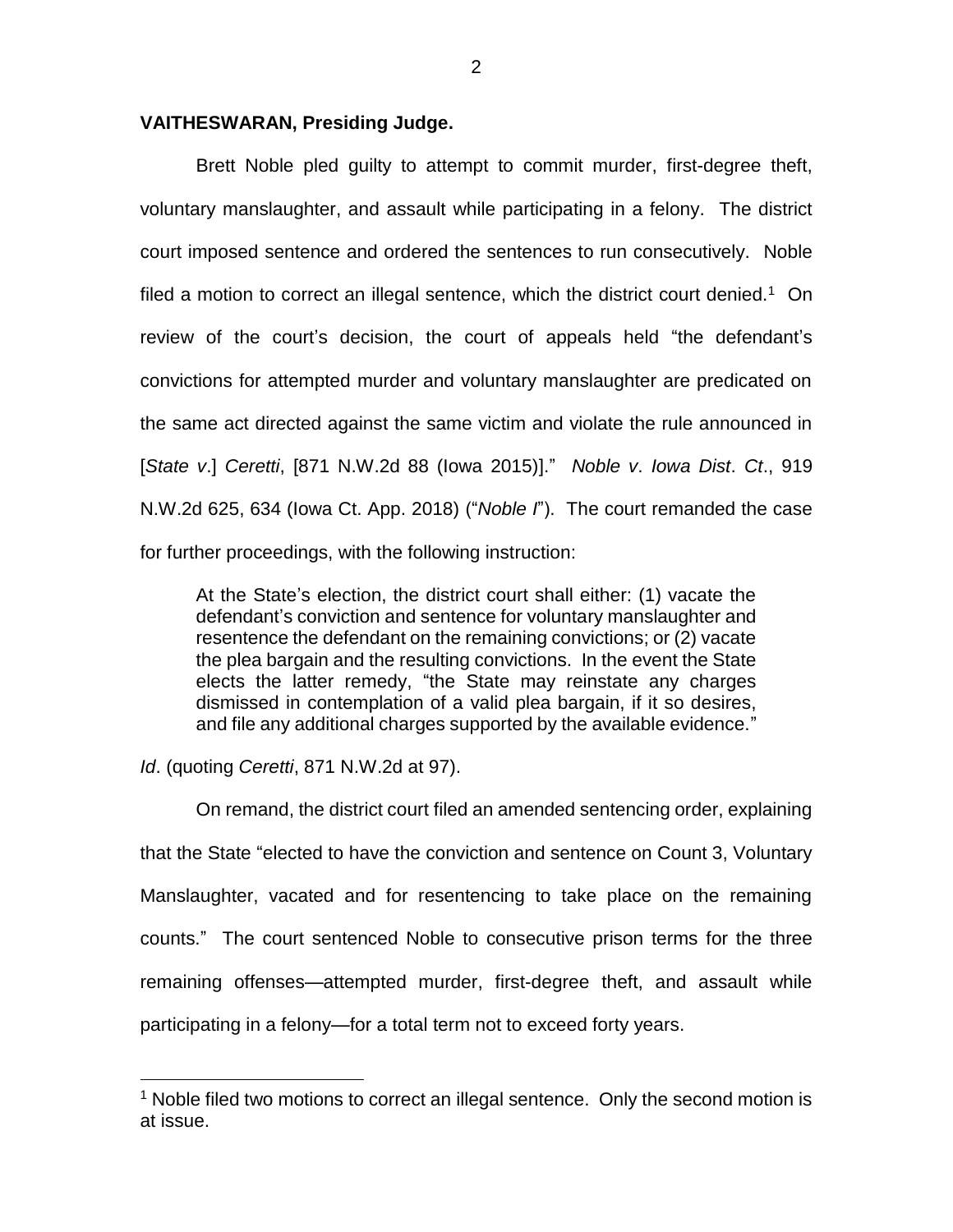On appeal from the remand order, Noble contends (1) "the district court improperly applied existing law when it vacated [his] voluntary manslaughter conviction and resentenced [him] on attempted murder in a 'one homicide' case, resulting in an illegal sentence" and (2) his "appellate and resentencing counsel were ineffective for not adequately contesting the court of appeals decision that incorrectly instructed vacating voluntary manslaughter instead of attempted murder at resentencing." The State responds that the law-of-the-case doctrine precludes this court from revisiting the amended sentence.

"The law of the case doctrine 'represents the practice of courts to refuse to reconsider what has once been decided.'" *State v*. *Ragland*, 812 N.W.2d 654, 658 (Iowa 2012) (quoting *State v*. *Grosvenor*, 402 N.W.2d 402, 405 (Iowa 1987)). "The doctrine, however, is not absolute or inflexible." *United Fire & Cas*. *Co*. *v*. *Iowa Dist*. *Ct.*, 612 N.W.2d 101, 103 (Iowa 2000). For example, it is well established that an illegal sentence may be challenged at any time. *See* Iowa R. App. P. 2.24(5)(a); *State v*. *Bruegger*, 773 N.W.2d 862, 872 (Iowa 2009) ("Where, as here, the claim is that the sentence itself is inherently illegal, whether based on constitution or statute, we believe the claim may be brought at any time."). The doctrine also has not been applied to ineffective-assistance-of-counsel claims. *See State v*. *Ondayog*, 722 N.W.2d 778, 783–84 (Iowa 2006) ("Such claims are an exception to normal error-preservation rules and the 'law of the case' doctrine").

In *Termaat v*. *State*, 867 N.W.2d 853, 855 n.2 (Iowa Ct. App. 2015), this court declined to apply the law-of-the-case doctrine in an appeal raising the same sentencing issue Noble has raised. We stated, "Relying on our tolerant stance toward illegal sentence claims, we find the State's arguments of issue preclusion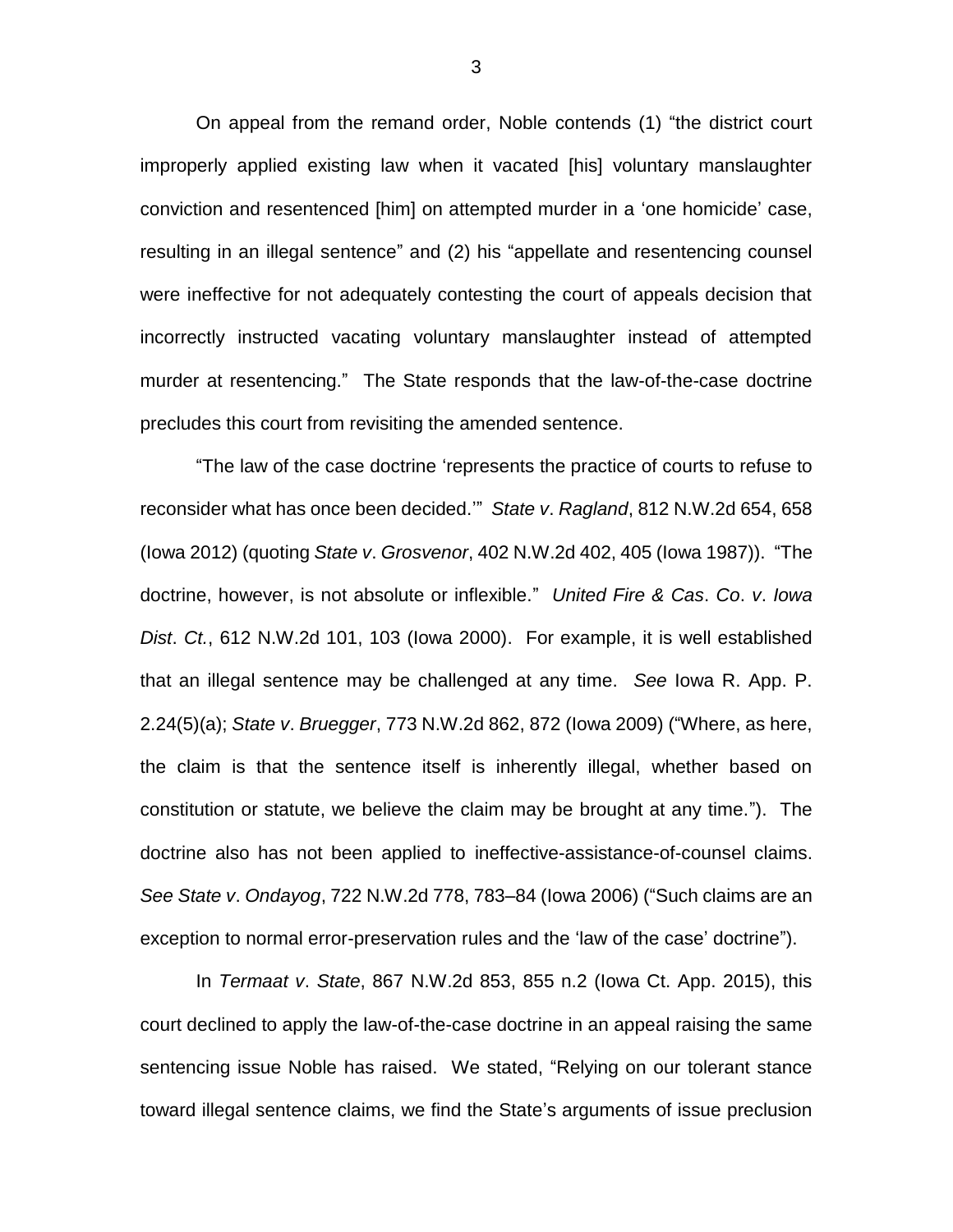and law of the case fail." *Termaat*, 867 N.W.2d at 855 n.2. In light of that tolerant stance, we decline to apply the law-of-the-case doctrine to preclude review of Noble's amended sentence. We turn to the merits of Noble's assertion that the sentence was illegal.

As noted, the court of appeals afforded the State the option to elect one of two remedies on remand: "either: (1) vacate the defendant's conviction and sentence for voluntary manslaughter and resentence the defendant on the remaining convictions; or (2) vacate the plea bargain and the resulting convictions." *Noble I*, 919 N.W.2d at 634. On remand, the district court approved the first option chosen by the State. Noble argues that option contravened the court's holding in *Ceretti*.

In *Ceretti*, the defendant entered an *Alford* plea<sup>2</sup> to attempted murder and he also pled guilty to voluntary manslaughter and willful injury causing serious injury. 871 N.W.2d at 90. The court held, "A defendant may not be convicted of both an attempted homicide and a completed homicide when the convictions are based on the same acts directed against the same victim." *Id*. at 96. The court next pondered the "appropriate disposition." *Id*. The court stated:

Sometimes, when we conclude a conviction or sentence is improper on a particular record, we reverse the conviction and remand for resentencing to eliminate part of the sentence, while letting the balance of the sentence stand. If we were to follow that dispositional course in this case, we would vacate Ceretti's conviction for attempted murder and remand for resentencing on the voluntary manslaughter and willful injury causing serious injury convictions.

 $\overline{a}$ 

<sup>2</sup> *See North Carolina v*. *Alford*, 400 U.S. 25, 37 (1970) (permitting criminal defendants to enter a plea and "consent to the imposition of a prison sentence even if [they are] unwilling or unable to admit . . . participation in the acts constituting the crime").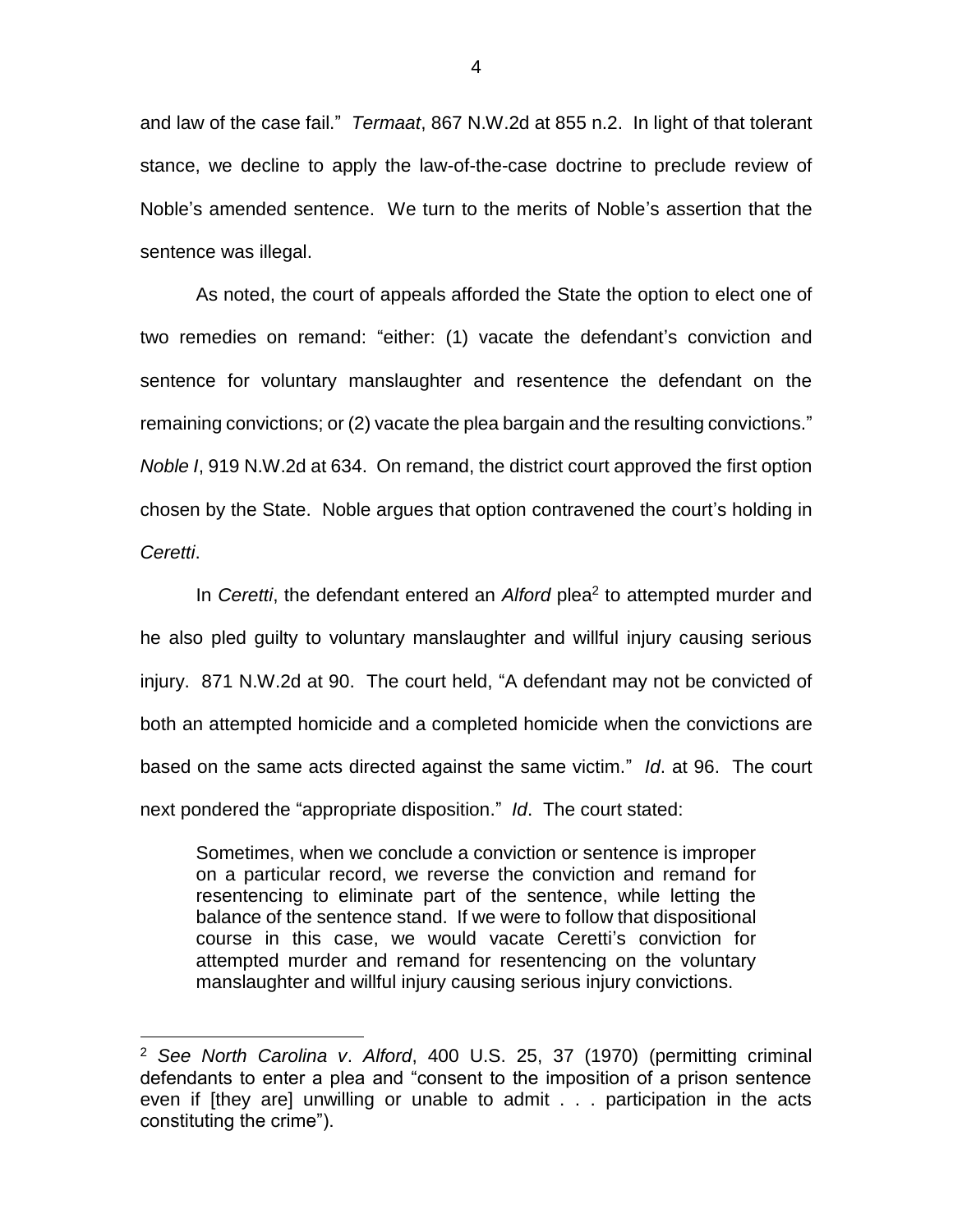However, some courts faced with analogous circumstances apply principles of contract law and vacate the entire plea agreement. For example, the Colorado Supreme Court has stated:

"[W]hen a defendant enters into a plea agreement that includes as a material element a recommendation for an illegal sentence and the illegal sentence is in fact imposed on the defendant, the guilty plea is invalid and must be vacated because the basis on which the defendant entered the plea included the impermissible inducement of an illegal sentence."

We conclude the circumstances of this case require us to follow the latter course because, as the State contends, Ceretti's appeal effectively "seeks to transform what was a favorable plea bargain in the district court to an even better deal on appeal." Ceretti "willingly embraced the . . . sentence in the plea agreement in return for not risking life imprisonment following a guilty verdict at trial." If we were simply to sever Ceretti's sentence for attempted murder, defendants might be motivated to enter plea agreements quietly even if they have double punishment concerns—and then appeal them to obtain a more lenient sentence.

*Id*. at 96–97 (citations omitted). Accordingly, the court "vacate[d] all three convictions and the entire plea bargain and remand[ed] the case to the district court" with the following instructions: "'On remand, the State may reinstate any charges dismissed in contemplation of a valid plea bargain, if it so desires, and file any additional charges supported by the available evidence.' . . . Of course, the parties may negotiate a new plea agreement on remand or try the case." *Id*. at 97–98 (citation omitted).

The State characterizes the quoted paragraphs of *Ceretti* as a "speck of dicta." In our view, the language has more than a speck of significance. Nonetheless, we agree with the State that the disposition in *Ceretti* was not "the only possible way to remedy problems with multiplicity."

In *Noble I,* this court was cognizant of *Ceretti* and discussed it extensively. With *Ceretti* in the forefront, the court provided two options on remand. The district